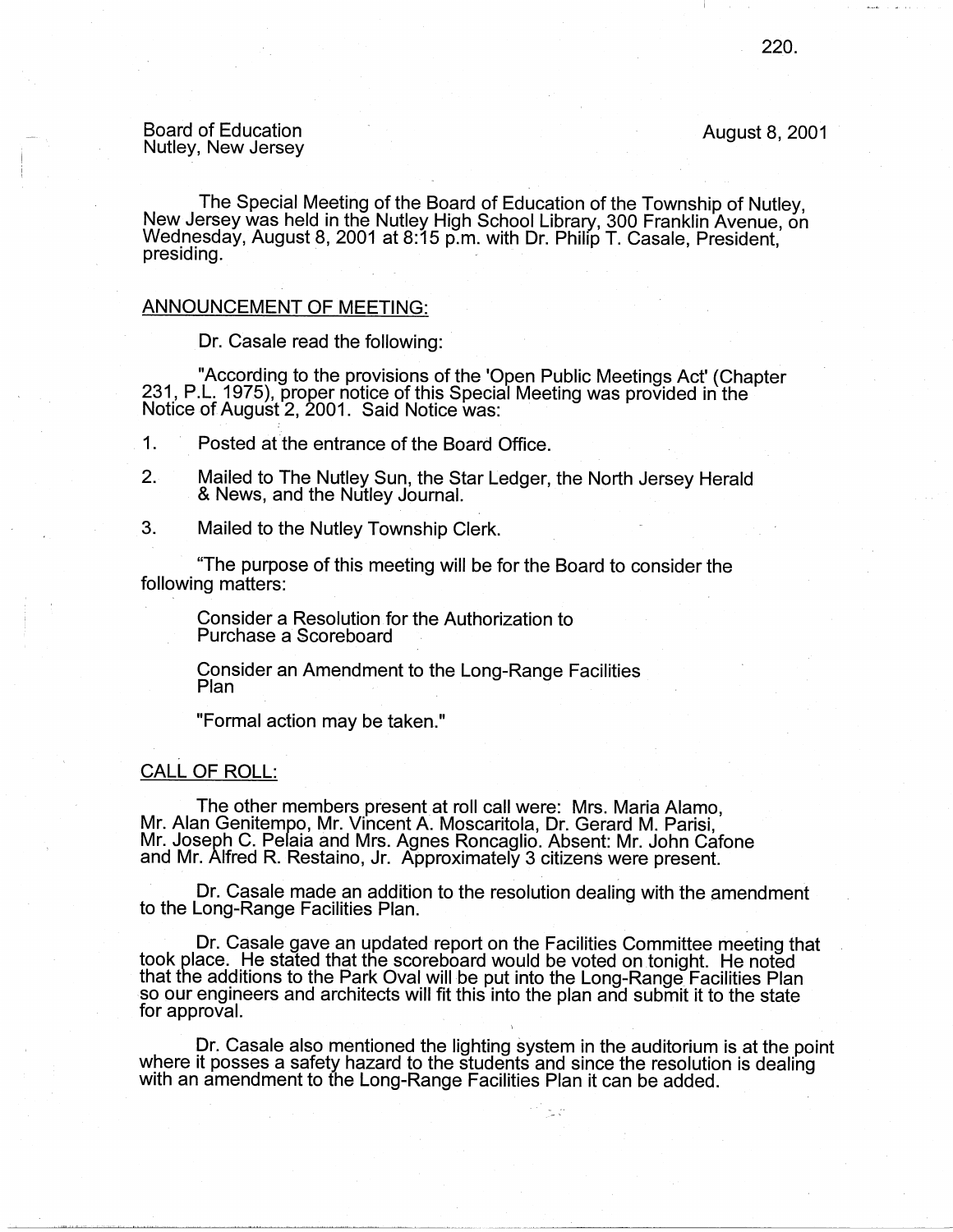# None

#### AUTHORIZATION TO PURCHASE SCOREBOARD:

Mr. Moscaritola presented and moved the adoption of the following resolution, seconded by Mr. Pelaia. On a roll call vote the resolution was unanimously adopted:

BE IT RESOLVED, That the Board of Education authorizes the purchase of a new scoreboard for the Park Oval, and

BE IT FURTHER RESOLVED, That the Secretary/Business Administrator be authorized to obtain said scoreboard by means of quotation, state contract or public bidding, if required.

Mr. Pelaia said it was his understanding that the need for a new scoreboard is not cosmetic but parts are no longer available for the current scoreboard to be repaired. He noted the new scoreboard is not an extra but a necessity.

## ADDENDUM TO LONG-RANGE FACILITIES PLAN

Mr. Pelaia presented and moved the adoption of the following resolution, seconded by Mrs. Roncaglio. On a roll call vote the resolution was unanimously adopted:

BE IT RESOLVED, That the Board of Education approves an amendment to the Long-Range Facilities Plan to include the . following:

> Renovations to the athletic field complex at the Park Oval, and

Replacement of the high school auditorium lighting system.

Mr. Moscaritola said this might sound like extras but what came out of our facilities meetings and speaking with the architects and engineers there might be possible structural damage in the Park Oval.

Dr. Parisi added that the lighting in the auditorium is a safety issue that should be addressed.

· Dr. Casale said it was also the intention of the Board to discuss moving the Board offices but since it was not specified in the Special Meeting this cannot take place.

#### **ADJOURNMENT:**

There being no further business to come before the Board, on a motion made by Mrs. Alamo, seconded by Dr. Parisi, the meeting adjourned at 8:36 p.m.

August 8, 2001